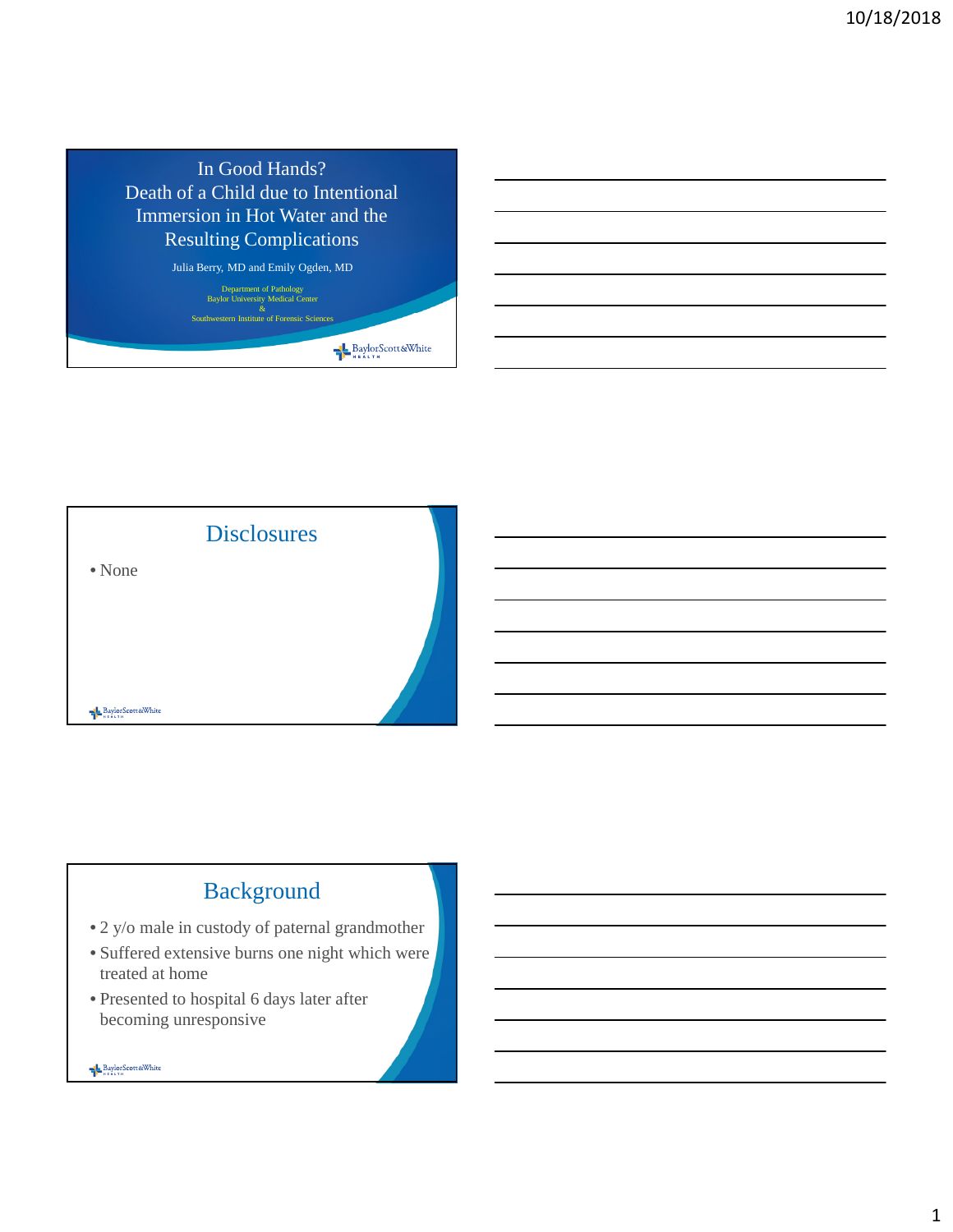# Hospital findings

- Hgb 5 g/dL with:
	- Blood per rectum and NG tube
	- "Dark" stools and "brownish black" emesis
- Received blood transfusion
- Continued melanotic stools
- Hemodynamically stable with normal mental status on hospital day 5:
	- Scheduled for skin grafting
	- Abrupt drop in hgb  $\rightarrow$  could not be resuscitated



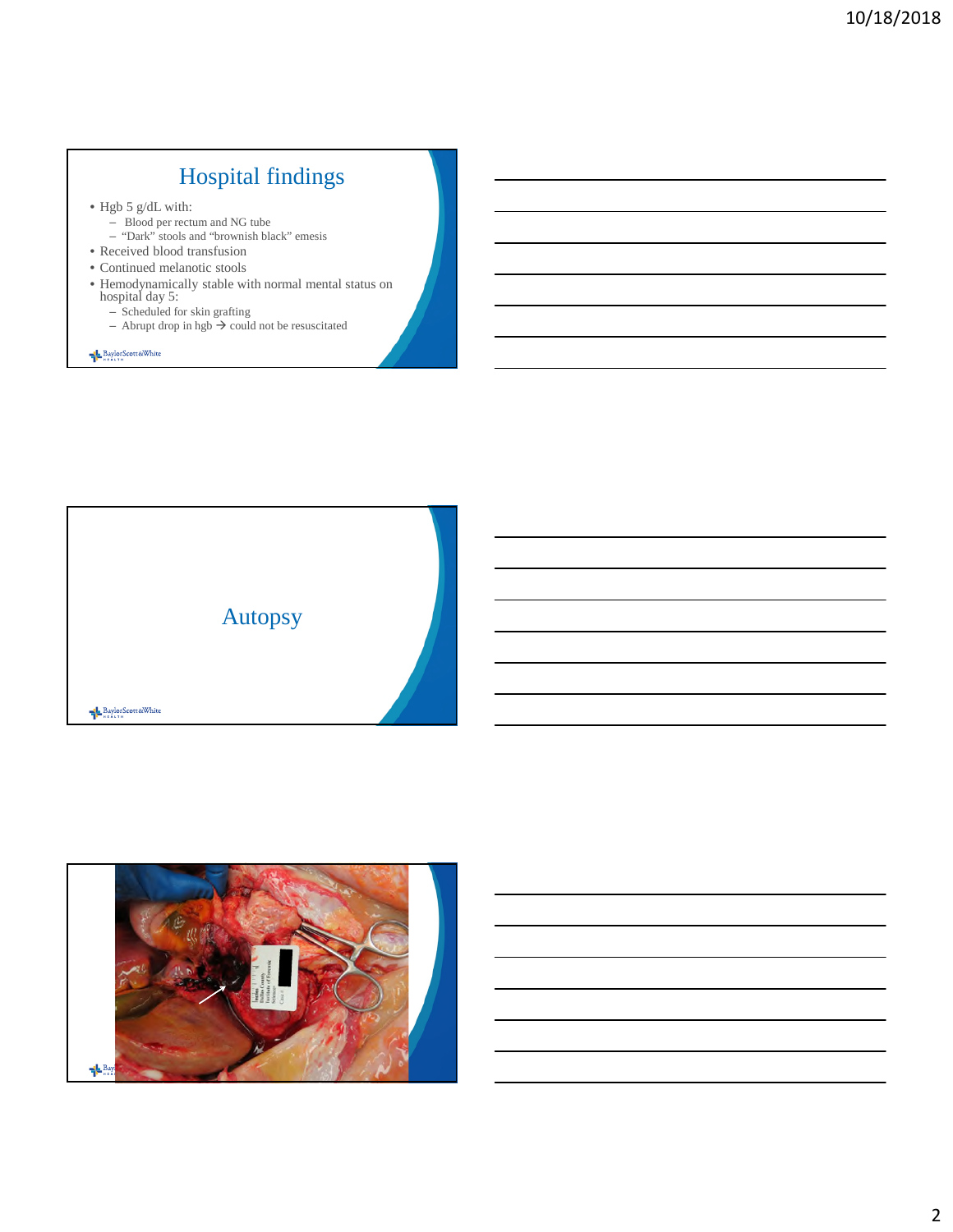

| the contract of the contract of the contract of the contract of the contract of                                                                                                                                                      |  |        |
|--------------------------------------------------------------------------------------------------------------------------------------------------------------------------------------------------------------------------------------|--|--------|
|                                                                                                                                                                                                                                      |  |        |
|                                                                                                                                                                                                                                      |  | ______ |
| <u> Album and the control of the control of the control of the control of the control of the control of the control of the control of the control of the control of the control of the control of the control of the control of </u> |  |        |
|                                                                                                                                                                                                                                      |  |        |
|                                                                                                                                                                                                                                      |  |        |
| the contract of the contract of the contract of the contract of the contract of the contract of the contract of                                                                                                                      |  |        |
|                                                                                                                                                                                                                                      |  |        |
|                                                                                                                                                                                                                                      |  |        |
|                                                                                                                                                                                                                                      |  |        |







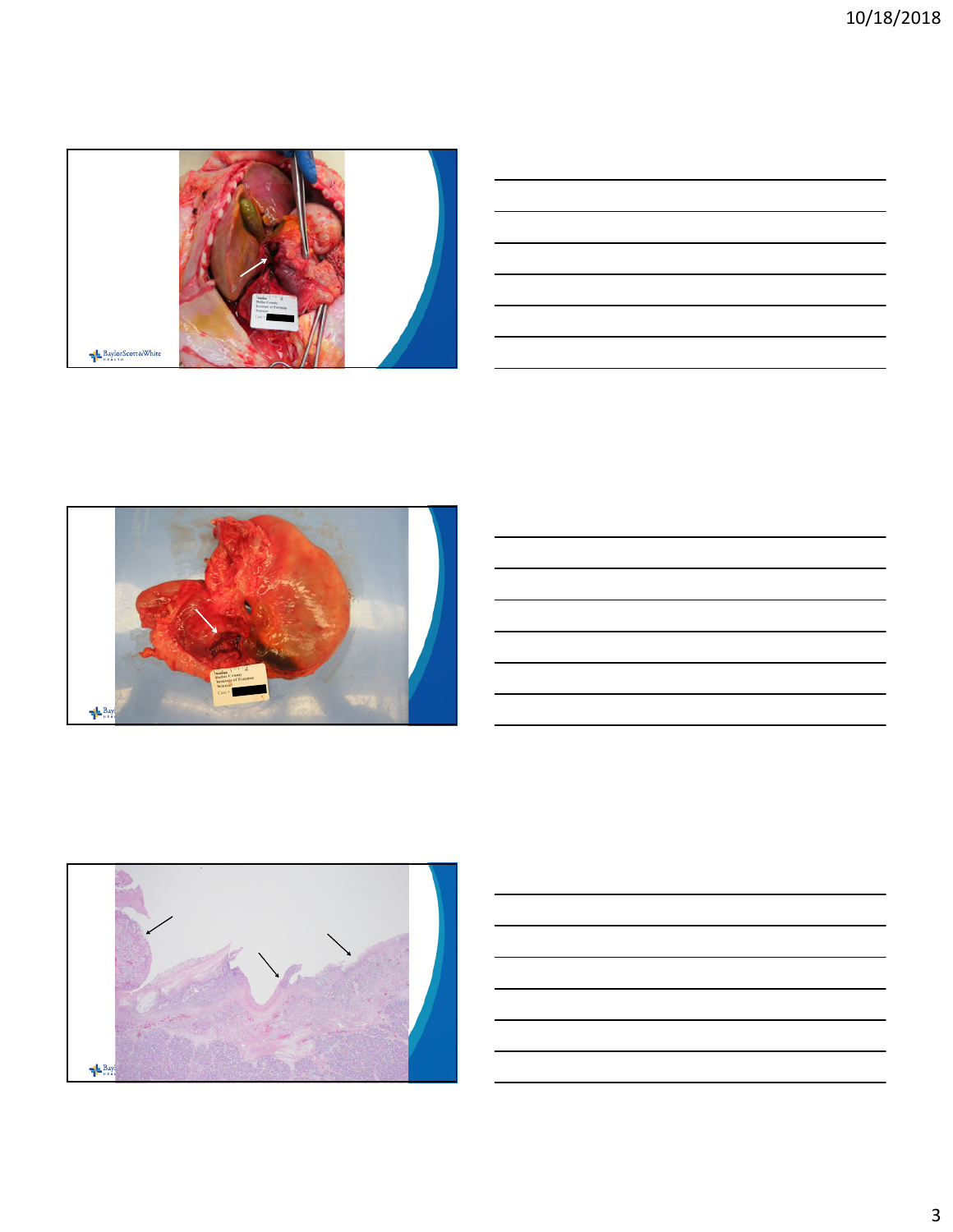

| <u> 1989 - Andrea Andrea Andrea Andrea Andrea Andrea Andrea Andrea Andrea Andrea Andrea Andrea Andrea Andrea And</u>   |  |  |
|------------------------------------------------------------------------------------------------------------------------|--|--|
| <u> 1989 - Johann Stoff, deutscher Stoffen und der Stoffen und der Stoffen und der Stoffen und der Stoffen und der</u> |  |  |
| <u> 1989 - Johann Stoff, deutscher Stoffen und der Stoffen und der Stoffen und der Stoffen und der Stoffen und de</u>  |  |  |
| <u> 1989 - Johann Stoff, deutscher Stoff, der Stoff, der Stoff, der Stoff, der Stoff, der Stoff, der Stoff, der S</u>  |  |  |
| <u> 1989 - Johann Stoff, deutscher Stoff, der Stoff, der Stoff, der Stoff, der Stoff, der Stoff, der Stoff, der S</u>  |  |  |
| <u> 1989 - Johann Stoff, deutscher Stoffen und der Stoffen und der Stoffen und der Stoffen und der Stoffen und der</u> |  |  |
|                                                                                                                        |  |  |

L.

- Cause of death: Complications of thermal injuries
- Manner of death: Homicide

BaylorScott&White

# Immersion burns

- Intentional burn injuries:
	- 10% of child abuse cases
	- 10% of pediatric admissions to burn units
	- Almost always < 10 y/o
	- Majority < 2 y/o
- In comparison to accidental burns:
	- Younger
	- Longer hospital stay
	- Higher mortality rate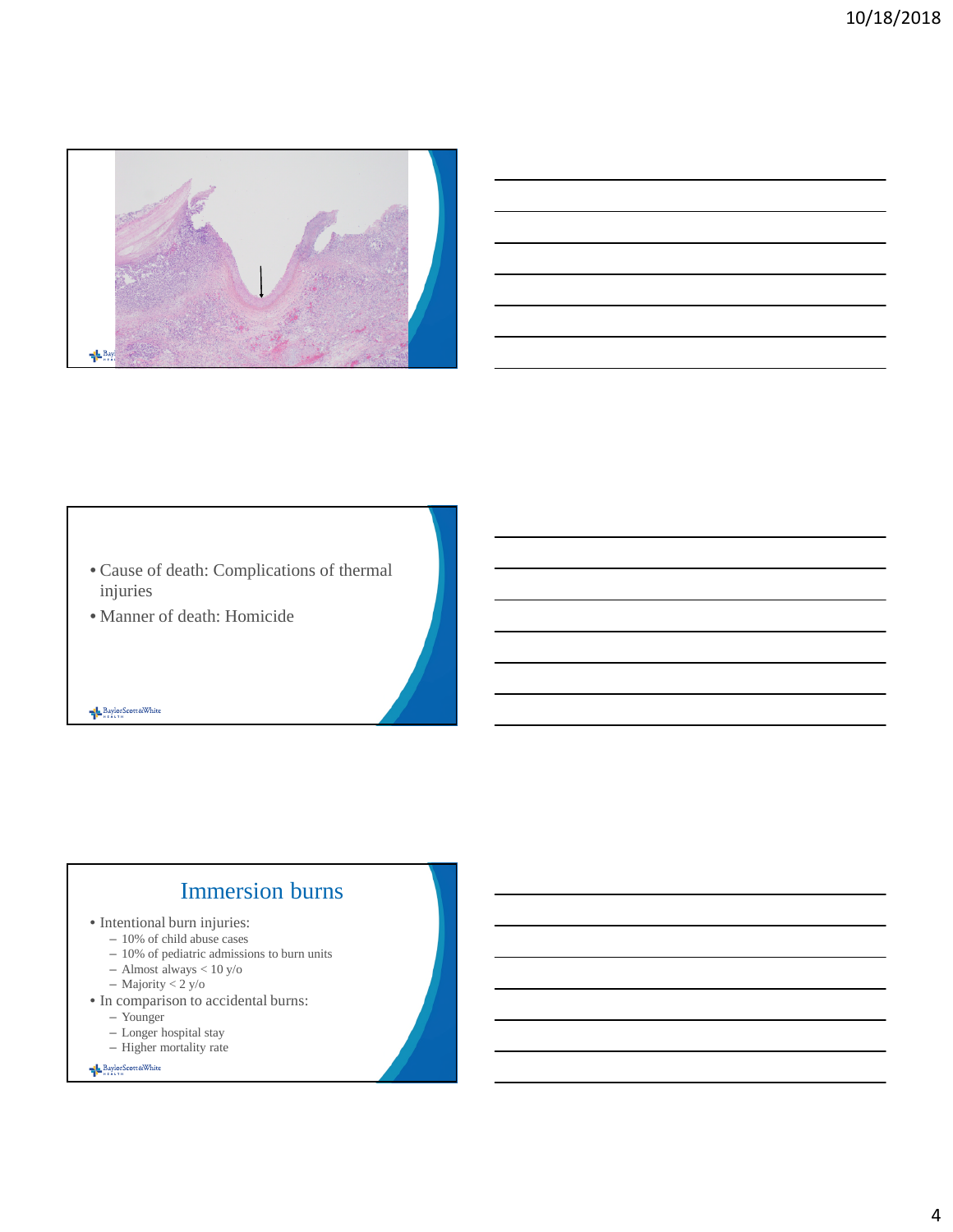### Immersion burns

- Often occur during toilet training
- Frequently a delay in seeking medical attention

BaylorScott&White

# **Characteristics**

- Child lowered into water feet first  $\rightarrow$  involuntary flexion of knees and hips
- Characteristic distribution:
	- Sharp line of demarcation with sparing of flexor surfaces and skin in contact with bottom of tub ("donut" pattern)
	- Uniform depth and distribution
	- Circumferential, full thickness, with minimal splash marks
	- "Glove and stocking" pattern

BaylorScott&White

### Spill or splash burns

- Hot liquid falls from height
- Irregular margins and non-uniform depth
- Liquid cools as it moves away from initial point of contact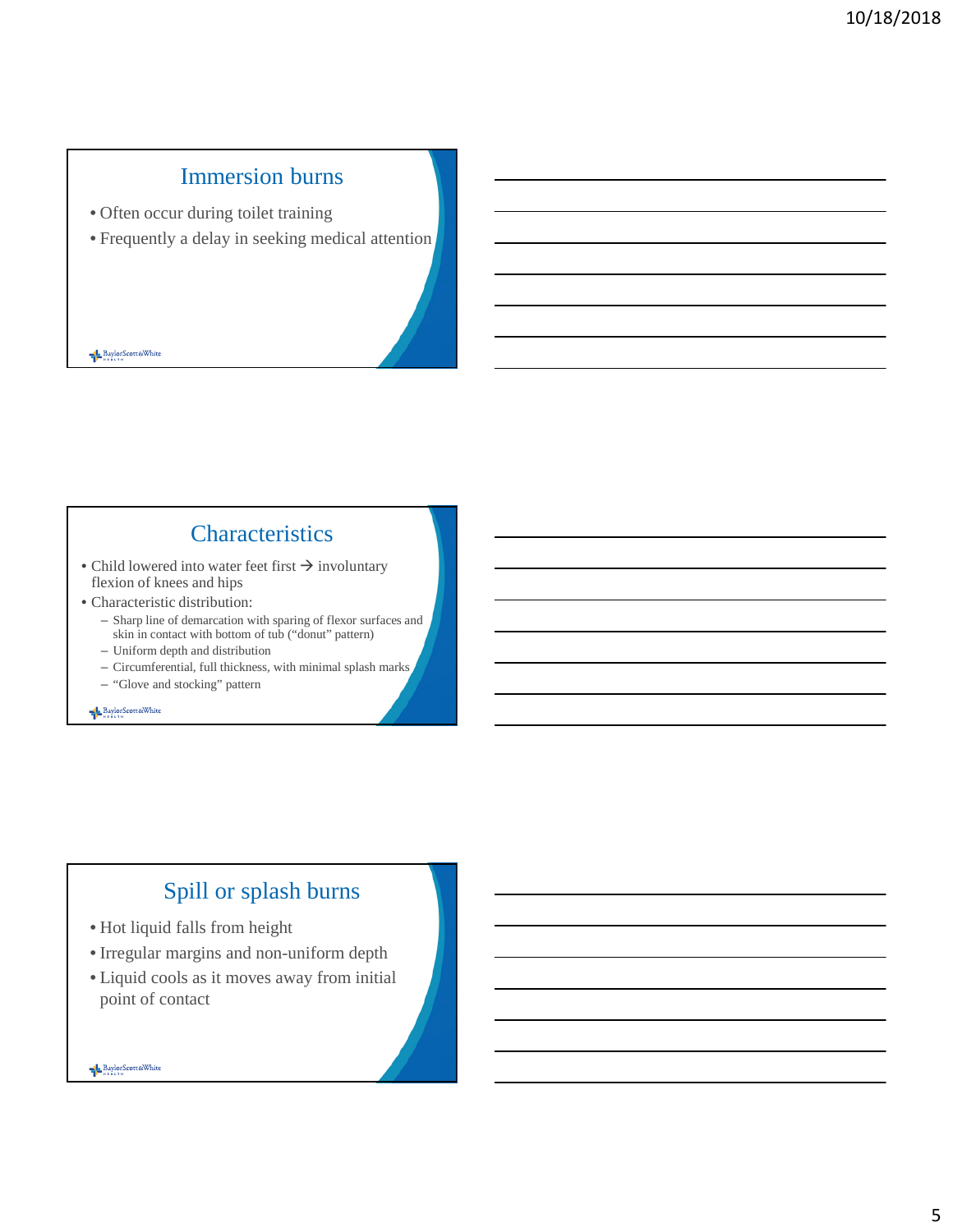# Burn classifications

- Superficial (formerly first degree burns): Confined to epidermis (ex: sunburn) – Dry, painful, do not blister
- Partial thickness (formerly second degree burns): – Involve epidermis and dermis
	-
	- Painful, moist, can have blisters Superficial partial thickness: Clear fluid in blisters Will blanch to pressure
		-
		-
	- Deep partial thickness: May have bloody fluid in blisters Will not blanch to pressure

BaylorScott&White

### Burn classifications

• Full thickness (formerly third degree burns):

- Involve epidermis, dermis, and subcutaneous tissue – May extend to skeletal muscle (formerly fourth degree
- burns)
- Can appear black, white, or leathery
- Do not blanch to touch
- Not painful (unless edges of burn are partial thickness)

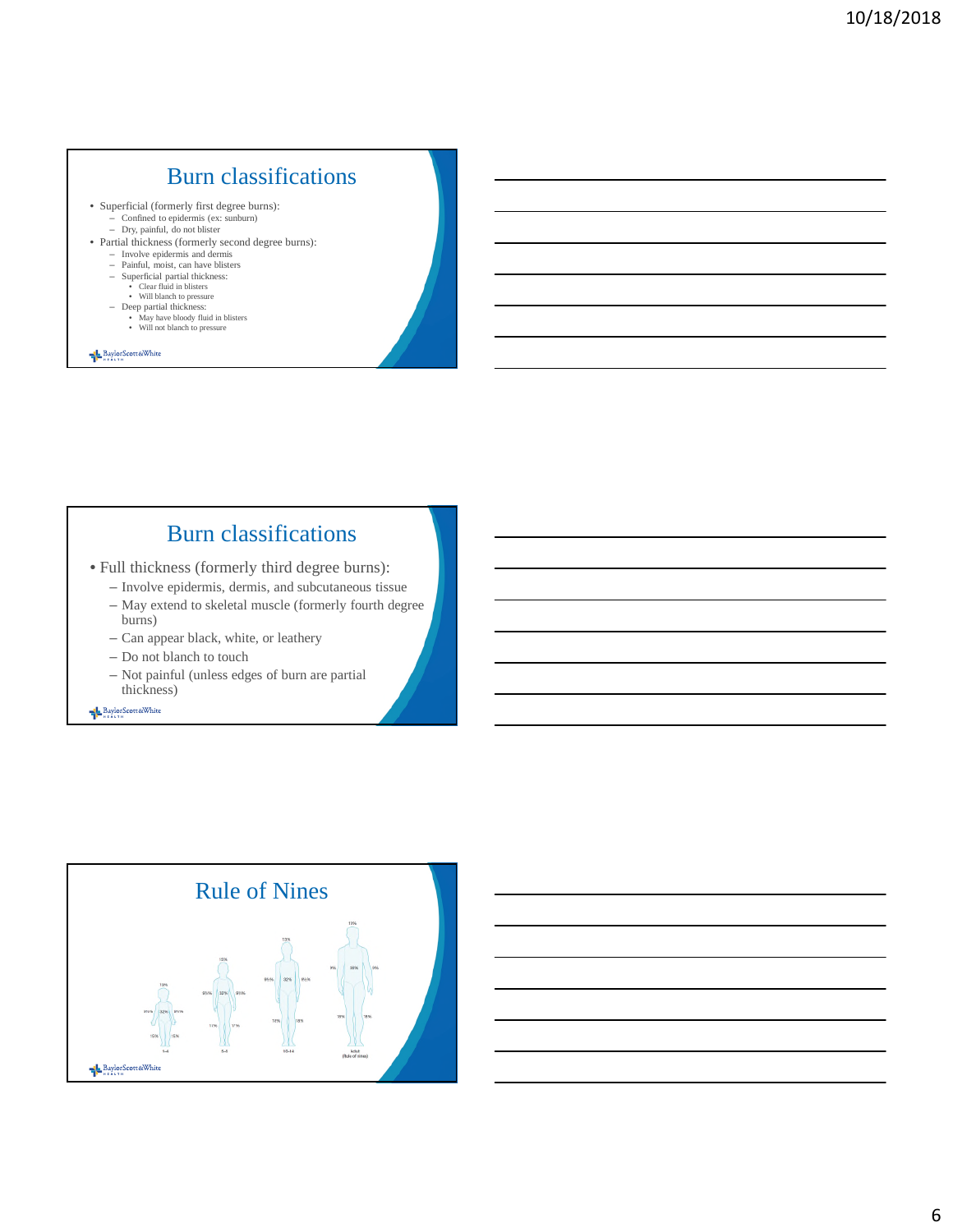# Curling's ulcer

- Thomas Blizard Curling described duodenal ulceration associated with burns in 1842
- Possible mechanisms:
	- Hypoperfusion
	- Hypermetabolism
	- Immune dysregulation
- Incidence dramatically decreased with early medical intervention

BaylorScott&White

### Additional considerations

- Thorough scene investigation:
	- $-$  Max water temp in bathtub  $= 120$  degrees
	- Mop placed over drain as described by grandma  $\rightarrow$ 3-3.5 inches of water in tub after 6 minutes
	- $-$  Height of tub  $= 14$  inches

| Temperature ("F) | Threshold for epidermal<br>injury | <b>Full-thickness burns</b> |
|------------------|-----------------------------------|-----------------------------|
| 120              | $290 s*$                          | 600 s                       |
| 125              | 50s                               | 120s                        |
| 130              | 15 <sub>s</sub>                   | 30 <sub>s</sub>             |
| 140              | 2.6s                              | $-7s$                       |
| 150              | $<1$ s                            | 2.3s                        |